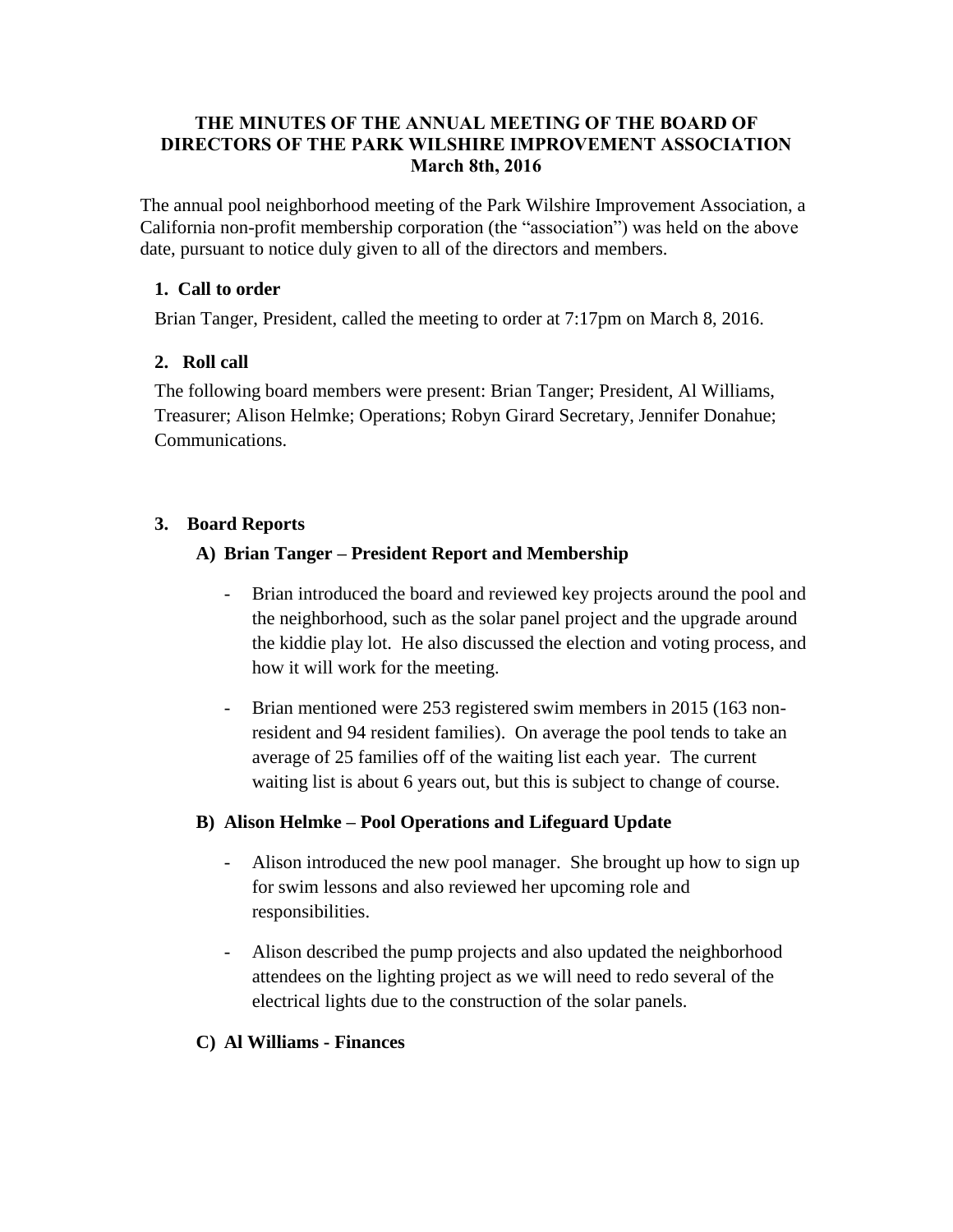- Al gave a finance update report and gave the attendees a PNL statement.Al reviewed the cost of several of the projects including the solar, pump line upgrade, and funding that is currently in the reserve.

#### D) **Secretary, - Robyn Girard**

- Robyn discussed her role and responsibilities around the secretary role.

#### **E) Jennifer Donahue – Communications**

- Jennifer discussed the email communications that are sent out regarding the pool, babysitting, pool parties and upcoming events at the pool.

#### **4. New Business**

- Tyson and Adam introduced themselves and talked about the upcoming pool parties and movie nights as they are our key pool party coordinators. See below for tentative pool party night schedule for the 2016 schedule.
- Tom discussed how the pool website works and would be interested in giving up his role if someone is interested in taking over the role.
- Tyson brought up the time around payment methods around reserving parties and paying via ex. Paypal.
- The new board was voted on by the attendees. There were 4 open positions and results are as follows: Those elected for the four open spots were as follows: Robyn Girard, Alison Helmke, Al Williams and John Bronson. Adam Berns will be taking over the upkeep around the website from Tom Clayton.
	- The board voted to keep the dues the same as last year. Al made the motion and Alison made the second. The motion passed by all of the board members.
	- One topic for next year's rules to consider or rewrite: visitor policy for kids who have friends who are twins.